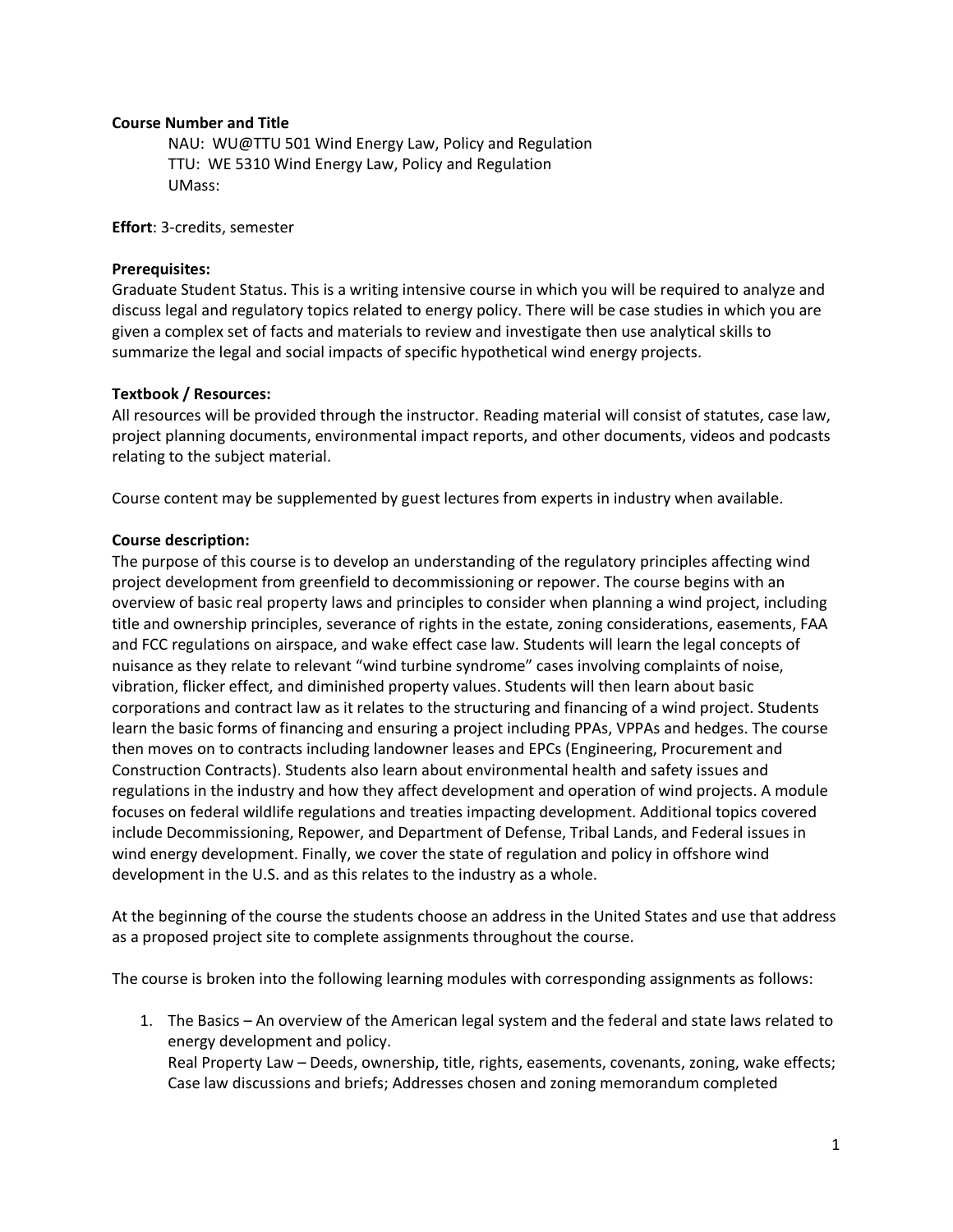(students use their address to search the zoning designation and local zoning regulations as related to a wind project)

- 2. Nuisance and Trespass The legal principles of nuisance and trespass are covered with a focus on nuisance case studies for existing wind projects. Case briefs and discussion regarding nuisance complaints in wind energy.
- 3. FAA, FCC and Wildlife Issues FAA, FCC and federal and state regulations relating to wildlife are covered. Assignments include using the address to complete an actual FAA Notice of Proposed Construction or Alteration and a comprehensive memorandum on wildlife issues found in their address location, including mitigation and habitat conservation discussions.
- 4. Business and Contracts A look at the business contracts and entities in the industry. First Case Study of Pahnamid Wind Project.
- 5. Environmental Health and Safety OSHA regulations and trends in EHS in the industry. Case studies on EHS issues.
- 6. Other Issues Military, Tribal Land, and Federal Land. Case Study: Humboldt Wind Project.
- 7. Offshore Wind Current Policy and Regulations, Leases, BOEM. Case Study: Vineyard Wind Project.
- 8. Policy The PTC and ITC and state regulatory trends will be covered.

# **Learning Outcomes:**

The following list contains the learning outcomes for the course. As a graduate-level course covering a very broad topic, many outcomes are anticipated.

- 1) an understanding of the breadth of legal and regulatory topics necessary to understand wind energy development and operations
- 2) an understanding of the key terms and concepts used in the wind industry
- 3) an ability to identify and describe the main federal regulations relating to the wind industry
- 4) an understanding of the impact of wind energy in a global/societal context; in this case how WECs fit into societies energy needs and clean energy solutions
- 5) an ability to apply legal principles to wind energy development projects
- 6) an ability to identify and research real property concepts related to wind energy projects
- 7) an ability to identify, formulate and solve problems related to wind energy project development
- 8) a recognition of the need for and an ability to engage in life-long learning, as related to sustainable energy and wind energy
- 9) a knowledge of contemporary issues related to wind energy
- 10) an ability to use analytical thinking skills to research and interpret laws, regulations and precedents as applied to the wind industry
- 11) an ability to communicate effectively in the form of written memoranda and reports on legal topics

# **Topics:**

| Introduction; Basic Legal Concepts and Policies                                 |
|---------------------------------------------------------------------------------|
| Real Property Law and Principles                                                |
| <b>Nuisance Complaints</b>                                                      |
| FAA and FCC Airspace Regulations                                                |
| <b>Wildlife Regulations</b>                                                     |
| Corporations Law                                                                |
| Contracts Law and Relevant Contracts (Includes PPAs, VPPAs, hedges, EPCs, etc.) |
| EHS and OSHA                                                                    |